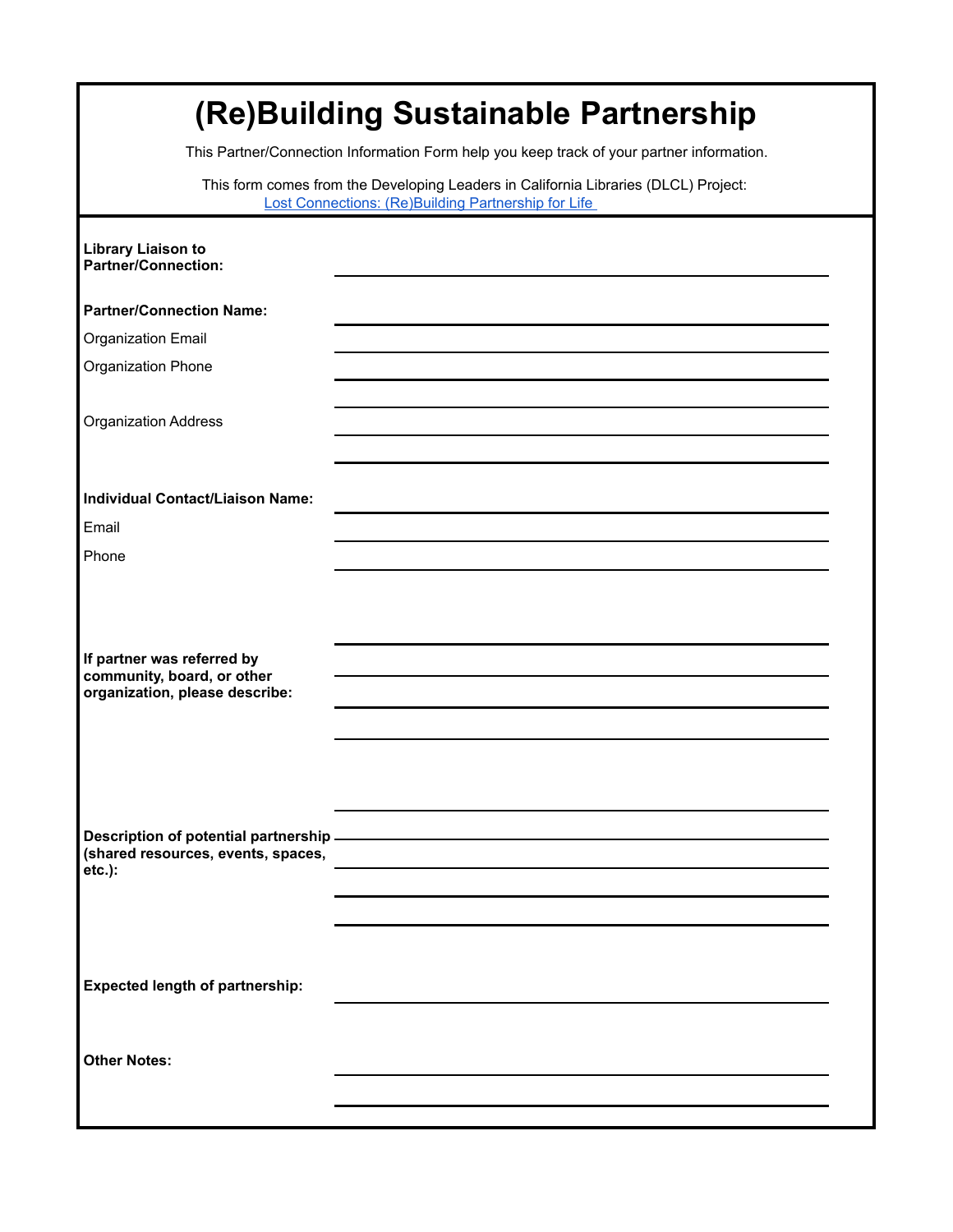This checklist is designed to help libraries assess potential and current partnerships for sustainability.

This checklist comes from the Developing Leaders in California Libraries (DLCL) Project: Lost Connections: (Re)Building Partnership for Life

| <b>Evaluating Your Intention</b>                                                                                                                                                                                | <b>Yes</b> | <b>No</b> | <b>More</b><br><b>Information</b><br><b>Needed</b> |
|-----------------------------------------------------------------------------------------------------------------------------------------------------------------------------------------------------------------|------------|-----------|----------------------------------------------------|
|                                                                                                                                                                                                                 |            |           |                                                    |
| The community has asked for the service, information, or<br>support this partner offers.                                                                                                                        |            |           |                                                    |
| Appropriate community members have been included in<br>determining the right partner for this work.                                                                                                             |            |           |                                                    |
| The library had a defined program, service, or space this<br>organization/individual can contribute to.                                                                                                         |            |           |                                                    |
| Library employees and leadership agree this partnership is<br>needed.                                                                                                                                           |            |           |                                                    |
| The library has the personnel resources needed to build and<br>sustain this partnership.                                                                                                                        |            |           |                                                    |
| Total Intention Score, out of 5:                                                                                                                                                                                | 3          |           |                                                    |
| Scores 4-5: There is likely a need and support for this partnership. Move forward! For scores 3 or<br><b>less</b> in this area, it is recommended that further work be done with the community and stakeholders |            |           |                                                    |

*before beginning the partnership.*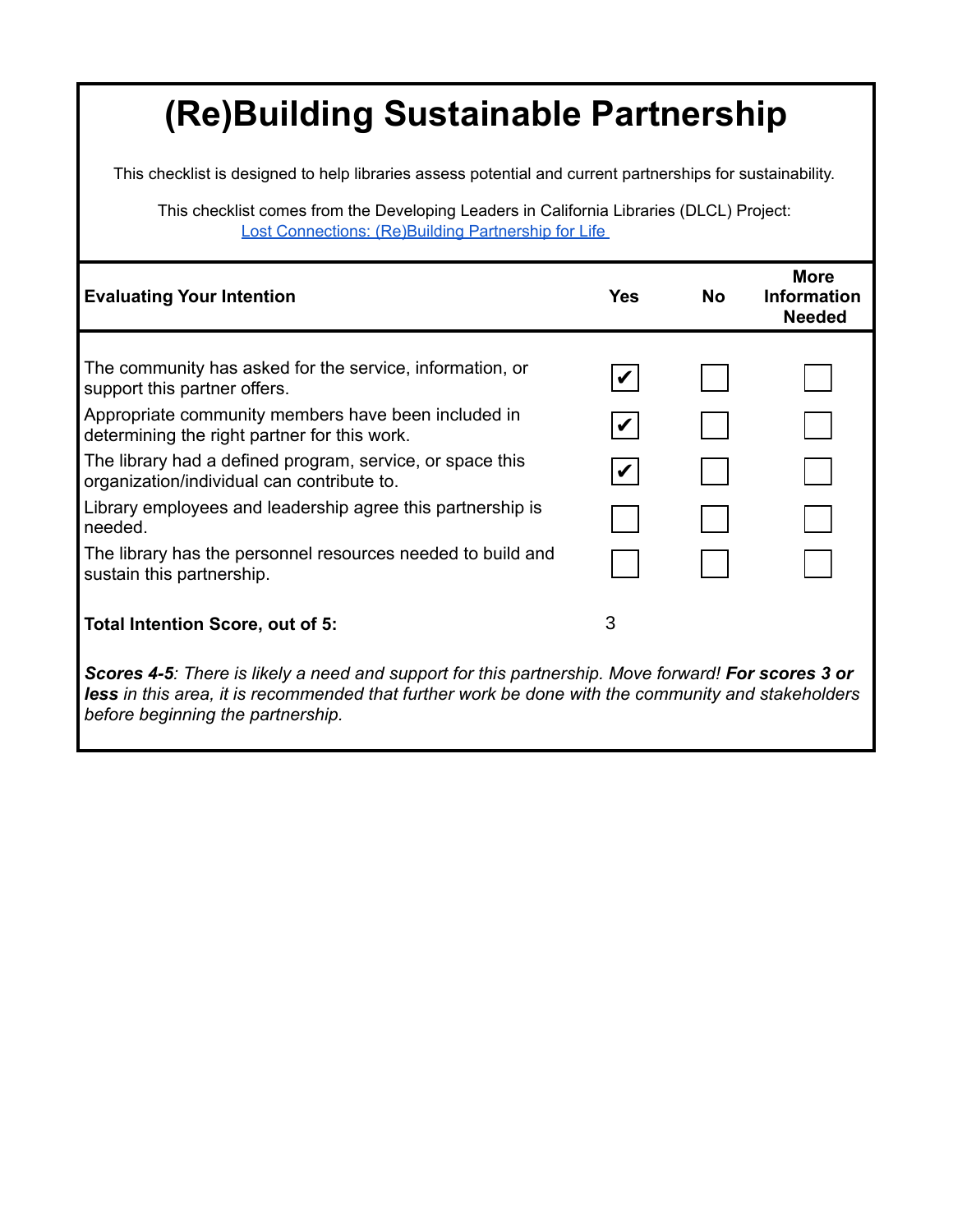| <b>Evaluating Your Partner</b>                                                                                  | <b>Yes</b> | <b>No</b> | <b>More</b><br><b>Information</b><br><b>Needed</b> |
|-----------------------------------------------------------------------------------------------------------------|------------|-----------|----------------------------------------------------|
|                                                                                                                 |            |           |                                                    |
| This is an organization/individual the community already works<br>with.                                         |            |           |                                                    |
| This is an organization/individual the community trusts.                                                        |            |           |                                                    |
| There is no previous trauma or negative interactions between<br>the community and this organization/individual. |            |           |                                                    |
| This organization does not support causes or individual that<br>are in conflict with our community.             |            |           |                                                    |
| This organization does not support causes or individual that<br>cause harm in our community.                    |            |           |                                                    |
| This organization/individual cares about the health of our<br>community.                                        |            |           |                                                    |
| This organization/individual cares about the economic well-<br>being of our community.                          |            |           |                                                    |
| This organization/individual will be available to the community<br>in 1 year.                                   |            |           |                                                    |
| This organization/individual will be available to the community<br>for the next 3-5 years.                      |            |           |                                                    |
| This organization/individual works with other organizations that<br>we're familiar with.                        |            |           |                                                    |
| <b>Total Partner Score, out of 10:</b>                                                                          | $\Omega$   |           |                                                    |
| 0.40. This is likely a mood no deep More fame                                                                   | 7.0.0001   |           | والمرتبة المالون والمرتبة والمراري                 |

*Scores 8-10: This is likely a good partner. Move forward! Scores 5-7: Consider seeking additional partner recommendations from the community and/or addressing potential issues with the partner. For scores 4 or less in this area, it is recommended that further work be done to find an appropriate partner.*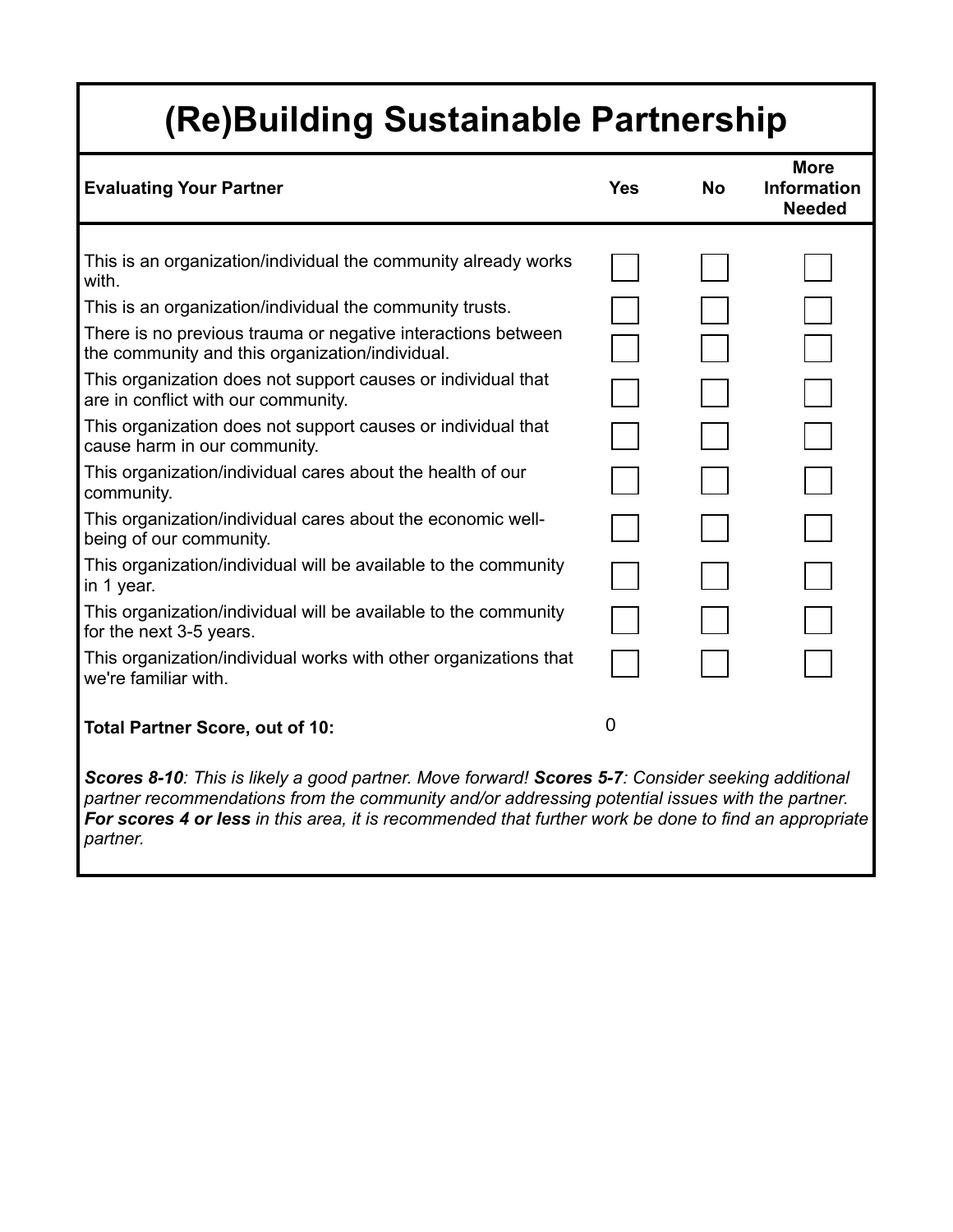| <b>Evaluating Sustainability</b>                                                                              | <b>Yes</b> | <b>No</b> | <b>More</b><br><b>Information</b><br><b>Needed</b> |
|---------------------------------------------------------------------------------------------------------------|------------|-----------|----------------------------------------------------|
|                                                                                                               |            |           |                                                    |
| The library has a dedicated individual that can be a liaison with<br>this partner.                            |            |           |                                                    |
| This partner has identified their own liaison to the library.                                                 |            |           |                                                    |
| There is a community member or organization serving as a<br>liaison or sponsor for the partnership.           |            |           |                                                    |
| The library has a plan for this partnership for the next 1 year.<br>(May include space, event schedule, etc.) |            |           |                                                    |
| The library had a plan for this partnership for the next 3-5<br>years.                                        |            |           |                                                    |
| The partner has agreed to this plan verbally.                                                                 |            |           |                                                    |
| The partner has agreed to this plan in writing.                                                               |            |           |                                                    |
| The library (or governing institution) has dedicated funding to<br>this partnership.                          |            |           |                                                    |
| The partner has funding to sustain it throughout the<br>partnership term.                                     |            |           |                                                    |
| <b>Total Sustainability Score, out of 9:</b>                                                                  | 0          |           |                                                    |
| Scores 7-9: This is likely a sustainable partnership. Scores 4-6: Consider further clarifying                 |            |           |                                                    |

*expectations with your partner and/or seek additional funding. For scores 3 or less in this area, consider the work and time involved with engaging with this partnership. Does the potential benefit outweigh the risk of the partnership not being sustainable or well-supported?*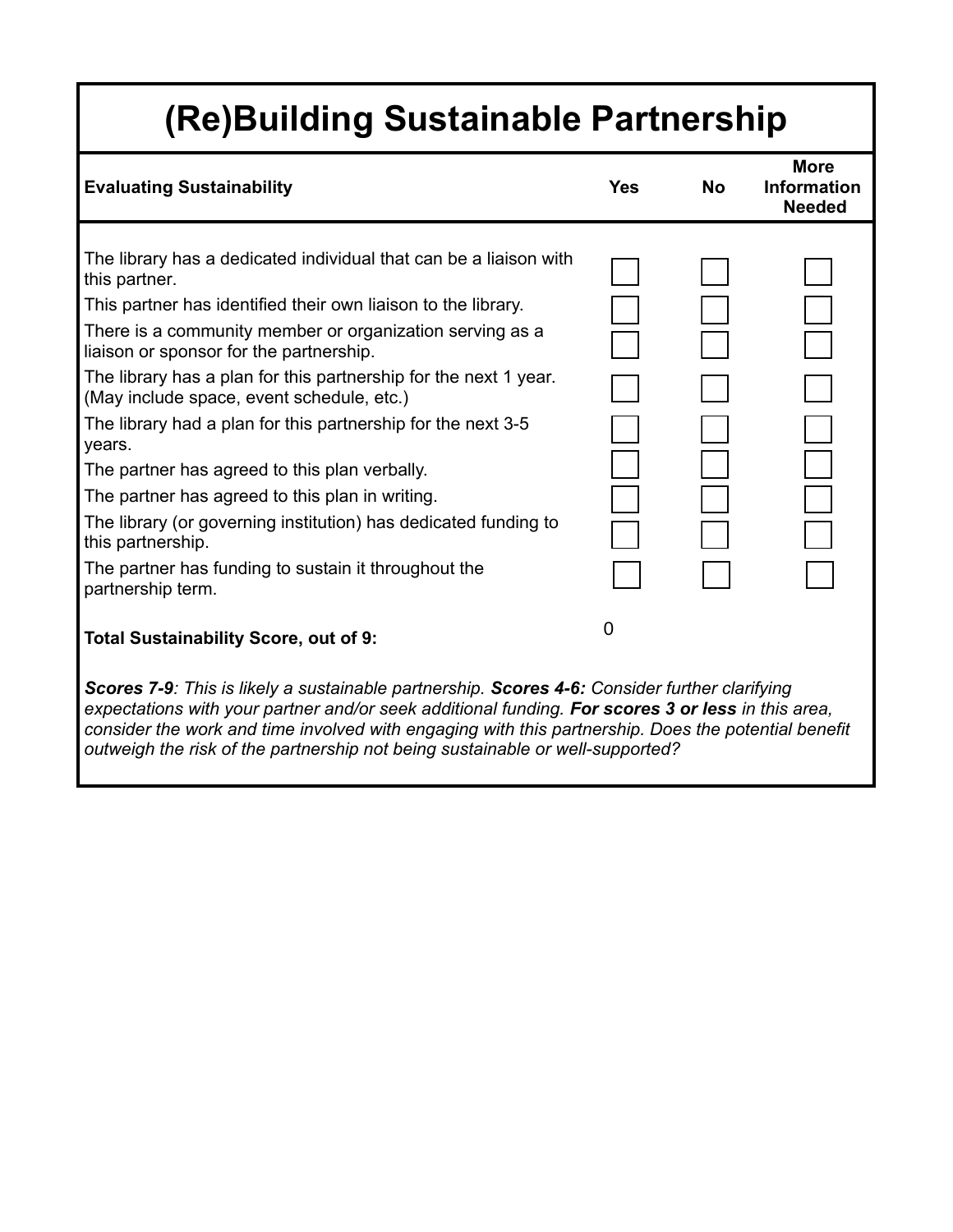| <b>Maintaining the Partnership</b>                                                                                                                                                                                                                                                                        | <b>Yes</b> | <b>No</b> | <b>More</b><br><b>Information</b><br><b>Needed</b> |
|-----------------------------------------------------------------------------------------------------------------------------------------------------------------------------------------------------------------------------------------------------------------------------------------------------------|------------|-----------|----------------------------------------------------|
|                                                                                                                                                                                                                                                                                                           |            |           |                                                    |
| The library has personnel dedicated to communicating with this<br>partner for the foreseeable future.                                                                                                                                                                                                     |            |           |                                                    |
| The partner has identified an individual to be the library's<br>liaison for the foreseeable future.                                                                                                                                                                                                       |            |           |                                                    |
| There is a schedule established for regular communication and<br>check-in with the partner.                                                                                                                                                                                                               |            |           |                                                    |
| The library has a plan for showing gratitude to the partner after<br>each event or program.                                                                                                                                                                                                               |            |           |                                                    |
| The library has a plan for checking the partner's relationship<br>with the community at regular intervals.                                                                                                                                                                                                |            |           |                                                    |
| The library has identified ways or individuals that can help the<br>library understand the partner's standing in the community.                                                                                                                                                                           |            |           |                                                    |
| The library has plan for soliciting feedback from the community<br>after events and programs that include the partner.                                                                                                                                                                                    |            |           |                                                    |
| Total Maintaining the Partnership Score, out of 7:                                                                                                                                                                                                                                                        | 0          |           |                                                    |
| Scores 5-7: Your partnership is well maintained. Scores 3-4: Consider bolstering your partnership<br>with more frequent communication and feedback gathering activities. For scores 2 or less in this<br>area, it is recommended you consider if the partnership is still needed or viable. Perhaps put a |            |           |                                                    |

*area, it is recommended you consider if the partnership is still needed or viable. Perhaps put a formal pause in the partnership or seek out a new partner that is more active and connected to the library.*